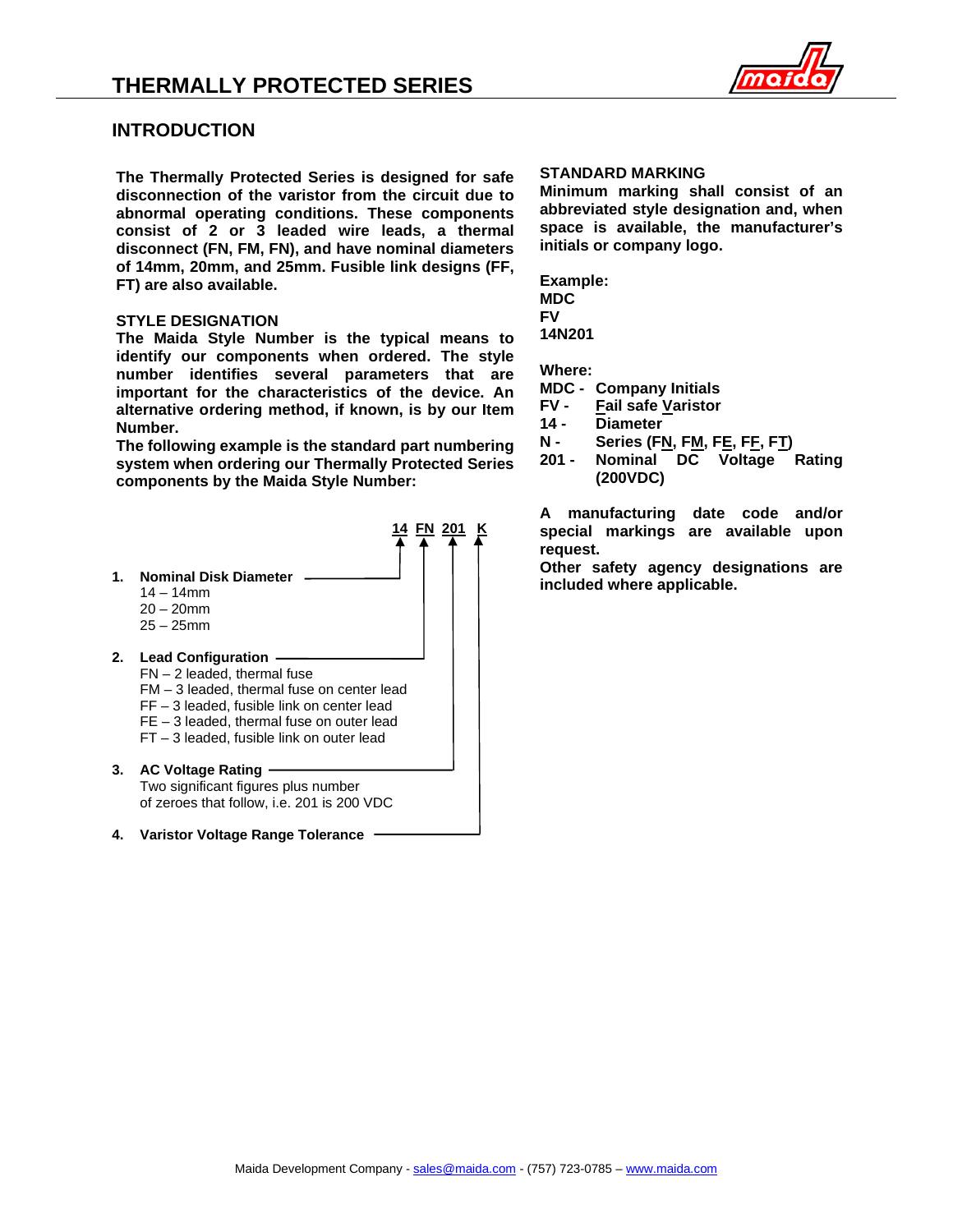|                      |                         |  |  |                     |  |              |                 |                                  | <b>Maximum Ratings</b> |            |                        |                     |                |                                     | <b>Electrical Characteristics</b> |                  |                                |            |                  |  |  |
|----------------------|-------------------------|--|--|---------------------|--|--------------|-----------------|----------------------------------|------------------------|------------|------------------------|---------------------|----------------|-------------------------------------|-----------------------------------|------------------|--------------------------------|------------|------------------|--|--|
|                      |                         |  |  |                     |  |              |                 |                                  |                        | Continuous |                        | Transient           |                |                                     |                                   |                  | Max                            |            |                  |  |  |
|                      | Recognitions            |  |  |                     |  |              |                 |                                  |                        |            |                        |                     |                | Peak                                |                                   | Varistor         | Clamping                       |            | Typical          |  |  |
| Maida                | To<br>Safety            |  |  |                     |  |              | Nominal         | Minimum                          |                        | Applied    |                        | Energy              |                | Current                             | Voltage                           |                  | Voltage                        |            | Cap.             |  |  |
| <b>Style</b>         |                         |  |  |                     |  |              | <b>Size</b>     | Marking                          |                        | Voltage    |                        |                     |                | $8 \times 20 \ \mu sec$<br># Pulses |                                   | @1 mA DC         | (@Test Current)                |            |                  |  |  |
| Number               |                         |  |  | Agency<br>Standards |  |              |                 |                                  |                        |            | 10 x 1000<br>$\mu$ sec | 8 x 20<br>$\mu$ sec | $\overline{1}$ | $\overline{2}$                      | Vmin                              | Vmax             | $(8 \times 20 \mu \text{sec})$ |            | 1 V rms<br>@1kHz |  |  |
|                      | A                       |  |  | B C D E             |  | $\mathsf{F}$ | (mm)            |                                  | (AC)                   | (DC)       | (J)                    | (J)                 | (A)            | (A)                                 | (V)                               | (V)              | (V)                            | (A)        | (pF)             |  |  |
| 14FE820K             | X                       |  |  |                     |  |              | 14              | MDC-FV-14E820K                   | 50                     | 65         | 27                     | 27                  | 4500           | 2500                                | 74                                | 90               | 135                            | 50         | 2400             |  |  |
| 14FM820K             | X                       |  |  |                     |  |              | 14              | MDC-FV-14M820K                   | 50                     | 65         | 27                     | 27                  | 4500           | 2500                                | 74                                | 90               | 135                            | 50         | 2400             |  |  |
| 14FN820K             | X                       |  |  |                     |  |              | 14              | MDC-FV-14N820K                   | 50                     | 65         | 27                     | 27                  | 4500           | 2500                                | 74                                | 90               | 135                            | 50         | 2400             |  |  |
| 20FE820K             | X                       |  |  |                     |  |              | 20              | MDC-FV-20E820K                   | 50                     | 65         | 56                     | 56                  | 10000          | 6500                                | 74                                | 90               | 135                            | 100        | 4900             |  |  |
| 20FM820K             | X                       |  |  |                     |  |              | 20              | MDC-FV-20M820K                   | 50                     | 65         | 56                     | 56                  | 10000          | 6500                                | 74                                | 90               | 135                            | 100        | 4900             |  |  |
| 20FN820K             | $\times$                |  |  |                     |  |              | 20              | MDC-FV-20N820K                   | 50                     | 65         | 56                     | 56                  | 10000          | 6500                                | 74                                | 90               | 135                            | 100        | 4900             |  |  |
| 14FE101K             | X                       |  |  |                     |  |              | 14              | MDC-FV-14E101K                   | 60                     | 85         | 33                     | 33                  | 4500           | 2500                                | 90                                | 110              | 165                            | 50         | 2000             |  |  |
| 14FM101K             | X                       |  |  |                     |  |              | 14              | MDC-FV-14M101K                   | 60                     | 85         | 33                     | 33                  | 4500           | 2500                                | 90                                | 110              | 165                            | 50         | 2000             |  |  |
| 14FN101K             | X                       |  |  |                     |  |              | 14              | MDC-FV-14N101K                   | 60                     | 85         | 33                     | 33                  | 4500           | 2500                                | 90                                | 110              | 165                            | 50         | 2000             |  |  |
| 20FE101K             | $\times$                |  |  |                     |  |              | 20              | MDC-FV-20E101K<br>MDC-FV-20M101K | 60                     | 85         | 70<br>70               | 70                  | 10000          | 6500                                | 90                                | 110              | 165                            | 100        | 4000             |  |  |
| 20FM101K<br>20FN101K | X<br>X                  |  |  |                     |  |              | 20<br>20        | MDC-FV-20N101K                   | 60<br>60               | 85<br>85   | 70                     | 70<br>70            | 10000<br>10000 | 6500<br>6500                        | 90<br>90                          | 110<br>110       | 165<br>165                     | 100<br>100 | 4000<br>4000     |  |  |
| 14FE121K             | $\times$                |  |  |                     |  |              | 14              | MDC-FV-14E121K                   | 75                     | 100        | 40                     | 40                  | 4500           | 2500                                | 108                               | 132              | 200                            | 50         | 1700             |  |  |
| 14FM121K             | X                       |  |  |                     |  |              | 14              | MDC-FV-14M121K                   | 75                     | 100        | 40                     | 40                  | 4500           | 2500                                | 108                               | $\overline{132}$ | 200                            | 50         | 1700             |  |  |
| 14FN121K             | X                       |  |  |                     |  |              | 14              | MDC-FV-14N121K                   | 75                     | 100        | 40                     | 40                  | 4500           | 2500                                | 108                               | 132              | 200                            | 50         | 1700             |  |  |
| 20FE121K             | X                       |  |  |                     |  |              | 20              | MDC-FV-20E121K                   | 75                     | 100        | 85                     | 85                  | 10000          | 6500                                | 108                               | 132              | 200                            | 100        | 3300             |  |  |
| 20FM121K             | X                       |  |  |                     |  |              | 20              | MDC-FV-20M121K                   | 75                     | 100        | 85                     | 85                  | 10000          | 6500                                | 108                               | 132              | 200                            | 100        | 3300             |  |  |
| 20FN121K             | X                       |  |  |                     |  |              | 20              | MDC-FV-20N121K                   | 75                     | 100        | 85                     | 85                  | 10000          | 6500                                | 108                               | 132              | 200                            | 100        | 3300             |  |  |
| 14FE151K             | X                       |  |  |                     |  |              | 14              | MDC-FV-14E151K                   | 95                     | 125        | 50                     | 50                  | 6000           | 4500                                | 135                               | 165              | 250                            | 50         | 1300             |  |  |
| 14FM151K             | $\times$                |  |  |                     |  |              | 14              | MDC-FV-14M151K                   | 95                     | 125        | 50                     | 50                  | 6000           | 4500                                | 135                               | 165              | 250                            | 50         | 1300             |  |  |
| 14FN151K             | X                       |  |  |                     |  |              | 14              | MDC-FV-14N151K                   | 95                     | 125        | 50                     | 50                  | 6000           | 4500                                | 135                               | 165              | 250                            | 50         | 1300             |  |  |
| 20FE151K             | X                       |  |  |                     |  |              | 20              | MDC-FV-20E151K                   | 95                     | 125        | 100                    | 100                 | 10000          | 6000                                | 135                               | 165              | 250                            | 100        | 2700             |  |  |
| 20FM151K             | X                       |  |  |                     |  |              | 20              | MDC-FV-20M151K                   | 95                     | 125        | 100                    | 100                 | 10000          | 6000                                | 135                               | 165              | 250                            | 100        | 2700             |  |  |
| 20FN151K             | X                       |  |  |                     |  |              | 20              | MDC-FV-20N151K                   | 95                     | 125        | 100                    | 100                 | 10000          | 6000                                | 135                               | 165              | 250                            | 100        | 2700             |  |  |
| 25FE151K             | X<br>X                  |  |  |                     |  |              | 25              | MDC-FV-25E151K<br>MDC-FV-25M151K | 95                     | 125        | 160                    | 160                 | 15000          | 12000                               | 135                               | 165              | 250<br>250                     | 150        | 4300             |  |  |
| 25FM151K<br>25FN151K | X                       |  |  |                     |  |              | 25              | MDC-FV-25N151K                   | 95                     | 125<br>125 | 160<br>160             | 160<br>160          | 15000<br>15000 | 12000<br>12000                      | 135<br>135                        | 165<br>165       | 250                            | 150<br>150 | 4300<br>4300     |  |  |
| 14FE181K             | X                       |  |  |                     |  |              | 25<br>14        | MDC-FV-14E181K                   | 95<br>115              | 150        | 58                     | 58                  | 6000           | 4500                                | 162                               | 198              | 300                            | 50         | 1100             |  |  |
| 14FM181K             | Χ                       |  |  |                     |  |              | 14              | MDC-FV-14M181K                   | 115                    | 150        | 58                     | 58                  | 6000           | 4500                                | 162                               | 198              | 300                            | 50         | 1100             |  |  |
| 14FN181K             | $\times$                |  |  |                     |  |              | 14              | MDC-FV-14N181K                   | 115                    | 150        | 58                     | 58                  | 6000           | 4500                                | 162                               | 198              | 300                            | 50         | 1100             |  |  |
| 20FE181K             | X                       |  |  |                     |  |              | 20              | MDC-FV-20E181K                   | 115                    | 150        | 110                    | 110                 | 10000          | 6000                                | 162                               | 198              | 300                            | 100        | 2200             |  |  |
| 20FM181K             | X                       |  |  |                     |  |              | 20              | MDC-FV-20M181K                   | 115                    | 150        | 110                    | 110                 | 10000          | 6000                                | 162                               | 198              | 300                            | 100        | 2200             |  |  |
| 20FN181K             | X                       |  |  |                     |  |              | 20              | MDC-FV-20N181K                   | 115                    | 150        | 110                    | 110                 | 10000          | 6000                                | 162                               | 198              | 300                            | 100        | 2200             |  |  |
| 25FE181K             | X                       |  |  |                     |  |              | 25              | MDC-FV-25E181K                   | 115                    | 150        | 175                    | 175                 | 15000          | 12000                               | 162                               | 198              | 300                            | 150        | 3500             |  |  |
| 25FM181K             | $\times$                |  |  |                     |  |              | 25              | MDC-FV-25M181K                   | 115                    | 150        | 175                    | 175                 | 15000          | 12000                               | 162                               | 198              | 300                            | 150        | 3500             |  |  |
| 25FN181K             | X                       |  |  |                     |  |              | 25              | MDC-FV-25N181K                   | 115                    | 150        | 175                    | 175                 | 15000          | 12000                               | 162                               | 198              | 300                            | 150        | 3500             |  |  |
| 14FE201K             | X                       |  |  |                     |  |              | 14              | MDC-FV-14E201K                   | 130                    | 170        | 70                     | 70                  | 6000           | 4500                                | 185                               | 225              | 340                            | 50         | 1000             |  |  |
| 14FM201K             | X                       |  |  |                     |  |              | 14              | MDC-FV-14M201K                   | 130                    | 170        | 70                     | 70                  | 6000           | 4500                                | 185                               | 225              | 340                            | 50         | 1000             |  |  |
| 14FN201K             | $\times$                |  |  |                     |  |              | 14              | MDC-FV-14N201K                   | 130                    | 170        | 70                     | 70                  | 6000           | 4500                                | 185                               | 225              | 340                            | 50         | 1000             |  |  |
| 20FE201K<br>20FM201K | X<br>X                  |  |  |                     |  |              | 20              | MDC-FV-20E201K<br>MDC-FV-20M201K | 130                    | 170        | 140                    | 140                 | 10000          | 6000                                | 185                               | 225              | 340                            | 100        | 2000             |  |  |
| 20FN201K             | X                       |  |  |                     |  |              | 20<br>20        | MDC-FV-20N201K                   | 130<br>130             | 170<br>170 | 140<br>140             | 140<br>140          | 10000<br>10000 | 6000<br>6000                        | 185<br>185                        | 225<br>225       | 340<br>340                     | 100<br>100 | 2000<br>2000     |  |  |
| 25FE201K             | X                       |  |  |                     |  |              | 25              | MDC-FV-25E201K                   | 130                    | 170        | 210                    | 210                 |                | 15000 12000                         | 185                               | 225              | 340                            | 150        | 3200             |  |  |
| 25FM201K             | $\overline{\mathsf{v}}$ |  |  |                     |  |              | $\overline{25}$ | MDC-FV-25M201K                   | 130                    | 170        | 210                    | 210                 |                | 15000 12000                         | 185                               | 225              | 340                            | 150        | 3200             |  |  |
| 25FN201K             | $\times$                |  |  |                     |  |              | 25              | MDC-FV-25N201K                   | 130                    | 170        | 210                    | 210                 |                | 15000 12000                         | 185                               | 225              | 340                            | 150        | 3200             |  |  |
| 14FE221K             | Χ                       |  |  |                     |  |              | 14              | MDC-FV-14E221K                   | 140                    | 180        | 78                     | 78                  | 6000           | 4500                                | 198                               | 242              | 360                            | 50         | 900              |  |  |
| 14FM221K             | X                       |  |  |                     |  |              | 14              | MDC-FV-14M221K                   | 140                    | 180        | 78                     | 78                  | 6000           | 4500                                | 198                               | 242              | 360                            | 50         | 900              |  |  |
| 14FN221K             | X                       |  |  |                     |  |              | 14              | MDC-FV-14N221K                   | 140                    | 180        | 78                     | 78                  | 6000           | 4500                                | 198                               | 242              | 360                            | 50         | 900              |  |  |
| 20FE221K             | X                       |  |  |                     |  |              | 20              | MDC-FV-20E221K                   | 140                    | 180        | 155                    | 155                 | 10000          | 6000                                | 198                               | 242              | 360                            | 100        | 1800             |  |  |
| 20FM221K             | X                       |  |  |                     |  |              | 20              | MDC-FV-20M221K                   | 140                    | 180        | 155                    | 155                 | 10000          | 6000                                | 198                               | 242              | 360                            | 100        | 1800             |  |  |
| 20FN221K             | X                       |  |  |                     |  |              | 20              | MDC-FV-20N221K                   | 140                    | 180        | 155                    | 155                 | 10000          | 6000                                | 198                               | 242              | 360                            | 100        | 1800             |  |  |
| 25FE221K             | X<br>X                  |  |  |                     |  |              | 25              | MDC-FV-25E221K                   | 140                    | 180        | 230                    | 230                 |                | 15000 12000                         | 198                               | 242              | 360                            | 150        | 2900             |  |  |
| 25FM221K<br>25FN221K | X                       |  |  |                     |  |              | 25<br>25        | MDC-FV-25M221K<br>MDC-FV-25N221K | 140<br>140             | 180<br>180 | 230<br>230             | 230<br>230          |                | 15000 12000<br>15000 12000          | 198<br>198                        | 242<br>242       | 360<br>360                     | 150<br>150 | 2900<br>2900     |  |  |
| 14FE241K             | Χ                       |  |  |                     |  |              | 14              | MDC-FV-14E241K                   | 150                    | 200        | 85                     | 85                  | 6000           | 4500                                | 216                               | 264              | 395                            | 50         | 830              |  |  |
| 14FM241K             | X                       |  |  |                     |  |              | 14              | MDC-FV-14M241K                   | 150                    | 200        | 85                     | 85                  | 6000           | 4500                                | 216                               | 264              | 395                            | 50         | 830              |  |  |
| 14FN241K             | X                       |  |  |                     |  |              | 14              | MDC-FV-14N241K                   | 150                    | 200        | 85                     | 85                  | 6000           | 4500                                | 216                               | 264              | 395                            | 50         | 830              |  |  |
| 20FE241K             | X                       |  |  |                     |  |              | 20              | MDC-FV-20E241K                   | 150                    | 200        | 170                    | 170                 | 10000          | 6000                                | 216                               | 264              | 395                            | 100        | 1650             |  |  |
| 20FM241K             | X                       |  |  |                     |  |              | 20              | MDC-FV-20M241K                   | 150                    | 200        | 170                    | 170                 | 10000          | 6000                                | 216                               | 264              | 395                            | 100        | 1650             |  |  |
| 20FN241K             | X                       |  |  |                     |  |              | 20              | MDC-FV-20N241K                   | 150                    | 200        | 170                    | 170                 | 10000          | 6000                                | 216                               | 264              | 395                            | 100        | 1650             |  |  |
| 25FE241K             | X                       |  |  |                     |  |              | 25              | MDC-FV-25E241K                   | 150                    | 200        | 255                    | 255                 |                | 15000 12000                         | 216                               | 264              | 395                            | 150        | 2650             |  |  |
| 25FM241K             | Χ                       |  |  |                     |  |              | 25              | MDC-FV-25M241K                   | 150                    | 200        | 255                    | 255                 |                | 15000 12000                         | 216                               | 264              | 395                            | 150        | 2650             |  |  |
| 25FN241K             | X                       |  |  |                     |  |              | 25              | MDC-FV-25N241K                   | 150                    | 200        | 255                    | 255                 |                | 15000 12000                         | 216                               | 264              | 395                            | 150        | 2650             |  |  |
| 14FE271K             | X                       |  |  |                     |  |              | 14              | MDC-FV-14E271K                   | 175                    | 225        | 100                    | 100                 | 6000           | 4500                                | 243                               | 297              | 455                            | 50         | 740              |  |  |
| 14FM271K             | X                       |  |  |                     |  |              | 14              | MDC-FV-14M271K                   | 175                    | 225        | 100                    | 100                 | 6000           | 4500                                | 243                               | 297              | 455                            | 50         | 740              |  |  |
| 14FN271K             | X                       |  |  |                     |  |              | 14              | MDC-FV-14N271K                   | 175                    | 225        | 100                    | 100                 | 6000           | 4500                                | 243                               | 297              | 455                            | 50         | 740              |  |  |
| 20FE271K             | Χ                       |  |  |                     |  |              | 20              | MDC-FV-20E271K                   | 175                    | 225        | 190                    | 190                 | 10000          | 6000                                | 243                               | 297              | 455                            | 100        | 1500             |  |  |
| 20FM271K<br>20FN271K | X<br>X                  |  |  |                     |  |              | 20<br>20        | MDC-FV-20M271K<br>MDC-FV-20N271K | 175                    | 225        | 190                    | 190<br>190          | 10000<br>10000 | 6000                                | 243                               | 297<br>297       | 455<br>455                     | 100<br>100 | 1500<br>1500     |  |  |
| 25FE271K             | X                       |  |  |                     |  |              | 25              | MDC-FV-25E271K                   | 175<br>175             | 225<br>225 | 190<br>285             | 285                 |                | 6000<br>15000 12000                 | 243<br>243                        | 297              | 455                            | 150        | 2400             |  |  |
| 25FM271K             | X                       |  |  |                     |  |              | 25              | MDC-FV-25M271K                   | 175                    | 225        | 285                    | 285                 |                | 15000 12000                         | 243                               | 297              | 455                            | 150        | 2400             |  |  |
| 25FN271K             | X                       |  |  |                     |  |              | 25              | MDC-FV-25N271K                   | 175                    | 225        | 285                    | 285                 |                | 15000 12000                         | 243                               | 297              | 455                            | 150        | 2400             |  |  |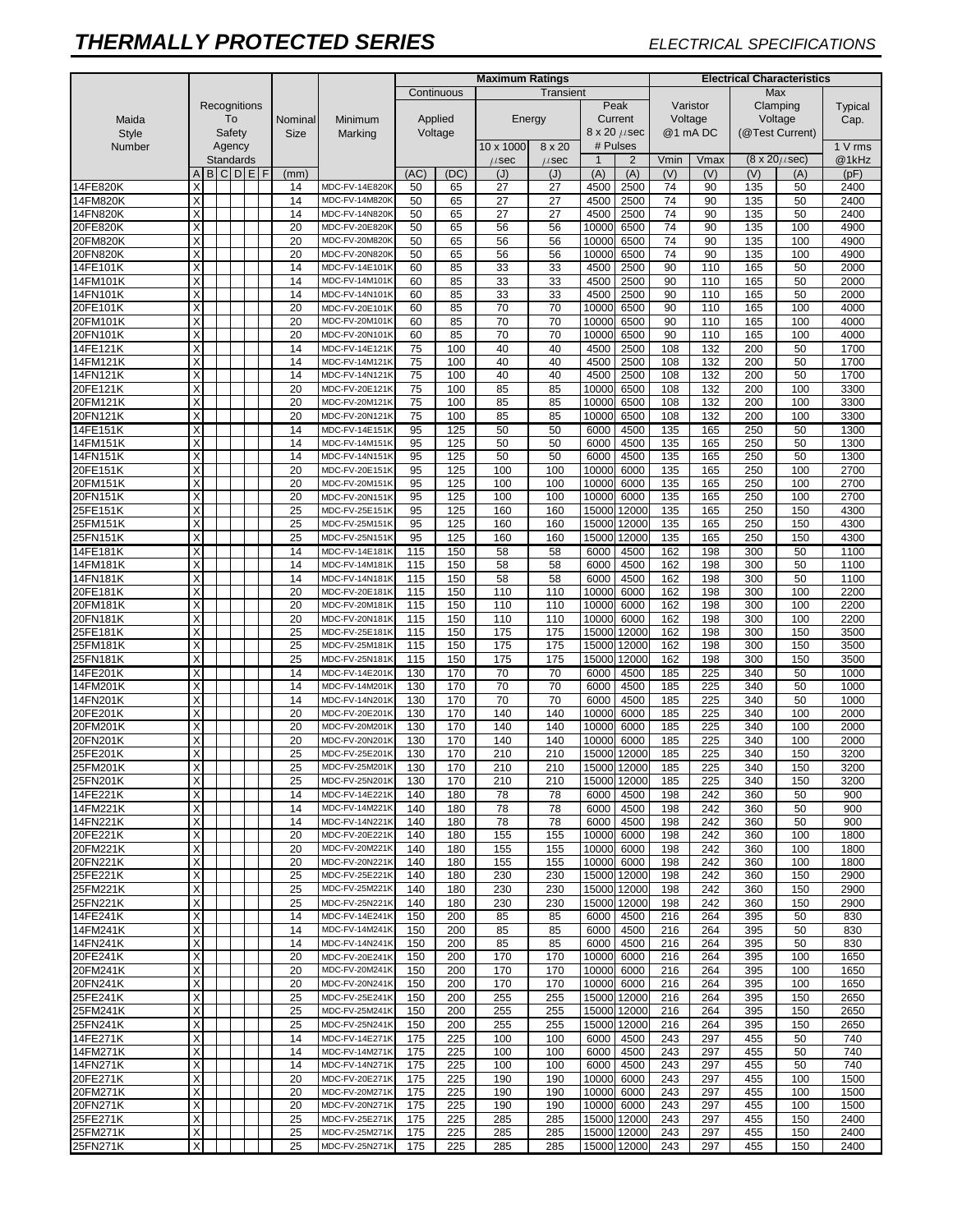|                      |                         |                    |  |                  |              |  |                 | <b>Maximum Ratings</b>           |            |                  |            |            |                |                            | <b>Electrical Characteristics</b> |            |                 |                                |              |  |  |
|----------------------|-------------------------|--------------------|--|------------------|--------------|--|-----------------|----------------------------------|------------|------------------|------------|------------|----------------|----------------------------|-----------------------------------|------------|-----------------|--------------------------------|--------------|--|--|
| Maida                |                         | Recognitions<br>To |  |                  |              |  |                 |                                  |            | Continuous       |            | Transient  |                |                            |                                   |            | Max             |                                |              |  |  |
|                      |                         |                    |  |                  |              |  |                 | Minimum                          |            |                  |            |            |                | Peak                       |                                   | Varistor   |                 | Clamping                       | Typical      |  |  |
|                      |                         |                    |  |                  |              |  | Nominal         |                                  | Applied    |                  |            | Energy     |                | Current                    | Voltage                           |            | Voltage         |                                | Cap.         |  |  |
| <b>Style</b>         |                         |                    |  | Safety           |              |  | <b>Size</b>     | Marking                          |            | Voltage          |            |            |                | $8 \times 20 \ \mu sec$    | @1 mA DC                          |            | (@Test Current) |                                |              |  |  |
| Number               |                         |                    |  | Agency           |              |  |                 |                                  |            |                  | 10 x 1000  | 8 x 20     |                | # Pulses                   |                                   |            |                 |                                | 1 V rms      |  |  |
|                      |                         |                    |  | <b>Standards</b> |              |  |                 |                                  |            |                  | $\mu$ sec  | $\mu$ sec  | $\overline{1}$ | $\overline{2}$             | Vmin                              | Vmax       |                 | $(8 \times 20 \mu \text{sec})$ | @1kHz        |  |  |
|                      | A                       |                    |  |                  | <b>BCDEF</b> |  | (mm)            |                                  | (AC)       | (DC)             | (J)        | (J)        | (A)            | (A)                        | (V)                               | (V)        | (V)             | (A)                            | (pF)         |  |  |
| 14FE301K<br>14FM301K | Χ<br>X                  |                    |  |                  |              |  | 14<br>14        | MDC-FV-14E301K<br>MDC-FV-14M301K | 190<br>190 | 250<br>250       | 107<br>107 | 107<br>107 | 6000<br>6000   | 4500<br>4500               | 270<br>270                        | 330<br>330 | 500<br>500      | 50<br>50                       | 670<br>670   |  |  |
| 14FN301K             | $\overline{X}$          |                    |  |                  |              |  | 14              | MDC-FV-14N301K                   | 190        | 250              | 107        | 107        | 6000           | 4500                       | 270                               | 330        | 500             | 50                             | 670          |  |  |
| 20FE301K             | X                       |                    |  |                  |              |  | 20              | MDC-FV-20E301K                   | 190        | 250              | 205        | 205        | 10000          | 6000                       | 270                               | 330        | 500             | 100                            | 1300         |  |  |
| 20FM301K             | X                       |                    |  |                  |              |  | 20              | MDC-FV-20M301K                   | 190        | 250              | 205        | 205        | 10000          | 6000                       | 270                               | 330        | 500             | 100                            | 1300         |  |  |
| 20FN301K             | X                       |                    |  |                  |              |  | 20              | MDC-FV-20N301K                   | 190        | 250              | 205        | 205        | 10000          | 6000                       | 270                               | 330        | 500             | 100                            | 1300         |  |  |
| 25FE301K             | X                       |                    |  |                  |              |  | 25              | MDC-FV-25E301K                   | 190        | 250              | 310        | 310        | 15000          | 12000                      | 270                               | 330        | 500             | 150                            | 2100         |  |  |
| 25FM301K             | X                       |                    |  |                  |              |  | 25              | MDC-FV-25M301K                   | 190        | 250              | 310        | 310        | 15000          | 12000                      | 270                               | 330        | 500             | 150                            | 2100         |  |  |
| 25FN301K             | X                       |                    |  |                  |              |  | 25              | MDC-FV-25N301K                   | 190        | 250              | 310        | 310        | 15000          | 12000                      | 270                               | 330        | 500             | 150                            | 2100         |  |  |
| 14FE331K             | X                       |                    |  |                  |              |  | 14              | MDC-FV-14E331K                   | 210        | 275              | 115        | 115        | 6000           | 4500                       | 297                               | 363        | 550             | 50                             | 610          |  |  |
| 14FM331K             | X                       |                    |  |                  |              |  | 14              | MDC-FV-14M331K                   | 210        | 275              | 115        | 115        | 6000           | 4500                       | 297                               | 363        | 550             | 50                             | 610          |  |  |
| 14FN331K             | X                       |                    |  |                  |              |  | 14              | MDC-FV-14N331K                   | 210        | 275              | 115        | 115        | 6000           | 4500                       | 297                               | 363        | 550             | 50                             | 610          |  |  |
| 20FE331K             | X                       |                    |  |                  |              |  | 20              | MDC-FV-20E331K                   | 210        | 275              | 215        | 215        | 10000          | 6000                       | 297                               | 363        | 550             | 100                            | 1200         |  |  |
| 20FM331K             | X                       |                    |  |                  |              |  | 20              | MDC-FV-20M331K                   | 210        | $\overline{275}$ | 215        | 215        | 10000          | 6000                       | 297                               | 363        | 550             | 100                            | 1200         |  |  |
| 20FN331K<br>25FE331K | X<br>Χ                  |                    |  |                  |              |  | 20              | MDC-FV-20N331k<br>MDC-FV-25E331K | 210<br>210 | 275<br>275       | 215        | 215        | 10000<br>15000 | 6000                       | 297                               | 363<br>363 | 550<br>550      | 100<br>150                     | 1200<br>1900 |  |  |
| 25FM331K             | X                       |                    |  |                  |              |  | 25<br>25        | MDC-FV-25M331K                   | 210        | 275              | 325<br>325 | 325<br>325 | 15000          | 12000<br>12000             | 297<br>297                        | 363        | 550             | 150                            | 1900         |  |  |
| 25FN331K             | X                       |                    |  |                  |              |  | 25              | MDC-FV-25N331K                   | 210        | 275              | 325        | 325        | 15000          | 12000                      | 297                               | 363        | 550             | 150                            | 1900         |  |  |
| 14FE361K             | Х                       |                    |  |                  |              |  | 14              | MDC-FV-14E361K                   | 230        | 300              | 125        | 125        | 6000           | 4500                       | 324                               | 396        | 595             | 50                             | 560          |  |  |
| 14FM361K             | X                       |                    |  |                  |              |  | 14              | MDC-FV-14M361K                   | 230        | 300              | 125        | 125        | 6000           | 4500                       | 324                               | 396        | 595             | 50                             | 560          |  |  |
| 14FN361K             | X                       |                    |  |                  |              |  | 14              | MDC-FV-14N361K                   | 230        | 300              | 125        | 125        | 6000           | 4500                       | 324                               | 396        | 595             | 50                             | 560          |  |  |
| 20FE361K             | X                       |                    |  |                  |              |  | 20              | MDC-FV-20E361K                   | 230        | 300              | 225        | 225        | 10000          | 6000                       | 324                               | 396        | 595             | 100                            | 1100         |  |  |
| 20FM361K             | X                       |                    |  |                  |              |  | 20              | MDC-FV-20M361K                   | 230        | 300              | 225        | 225        | 10000          | 6000                       | 324                               | 396        | 595             | 100                            | 1100         |  |  |
| 20FN361K             | X                       |                    |  |                  |              |  | 20              | MDC-FV-20N361k                   | 230        | 300              | 225        | 225        | 10000          | 6000                       | 324                               | 396        | 595             | 100                            | 1100         |  |  |
| 25FE361K             | X                       |                    |  |                  |              |  | 25              | MDC-FV-25E361K                   | 230        | 300              | 340        | 340        | 15000          | 12000                      | 324                               | 396        | 595             | 150                            | 1750         |  |  |
| 25FM361K             | X                       |                    |  |                  |              |  | 25              | MDC-FV-25M361K                   | 230        | 300              | 340        | 340        | 15000          | 12000                      | 324                               | 396        | 595             | 150                            | 1750         |  |  |
| 25FN361K             | X                       |                    |  |                  |              |  | 25              | MDC-FV-25N361K                   | 230        | 300              | 340        | 340        | 15000          | 12000                      | 324                               | 396        | 595             | 150                            | 1750         |  |  |
| 14FE391K             | Χ<br>Χ                  |                    |  |                  |              |  | 14<br>14        | MDC-FV-14E391K<br>MDC-FV-14M391K | 250        | 320<br>320       | 140<br>140 | 140<br>140 | 6000<br>6000   | 4500                       | 351                               | 429<br>429 | 650<br>650      | 50<br>50                       | 510<br>510   |  |  |
| 14FM391K<br>14FN391K | X                       |                    |  |                  |              |  | 14              | MDC-FV-14N391K                   | 250<br>250 | 320              | 140        | 140        | 6000           | 4500<br>4500               | 351<br>351                        | 429        | 650             | 50                             | 510          |  |  |
| 20FE391K             | X                       |                    |  |                  |              |  | 20              | MDC-FV-20E391K                   | 250        | 320              | 240        | 240        | 10000          | 6000                       | 351                               | 429        | 650             | 100                            | 1000         |  |  |
| 20FM391K             | X                       |                    |  |                  |              |  | 20              | MDC-FV-20M391K                   | 250        | 320              | 240        | 240        | 10000          | 6000                       | 351                               | 429        | 650             | 100                            | 1000         |  |  |
| 20FN391K             | X                       |                    |  |                  |              |  | 20              | MDC-FV-20N391k                   | 250        | 320              | 240        | 240        | 10000          | 6000                       | 351                               | 429        | 650             | 100                            | 1000         |  |  |
| 25FE391K             | X                       |                    |  |                  |              |  | 25              | MDC-FV-25E391K                   | 250        | 320              | 360        | 360        | 15000          | 12000                      | 351                               | 429        | 650             | 150                            | 1600         |  |  |
| 25FM391K             | X                       |                    |  |                  |              |  | 25              | MDC-FV-25M391K                   | 250        | 320              | 360        | 360        | 15000          | 12000                      | 351                               | 429        | 650             | 150                            | 1600         |  |  |
| 25FN391K             | X                       |                    |  |                  |              |  | 25              | MDC-FV-25N391K                   | 250        | 320              | 360        | 360        | 15000          | 12000                      | 351                               | 429        | 650             | 150                            | 1600         |  |  |
| 14FE431K             | X                       |                    |  |                  |              |  | 14              | MDC-FV-14E431K                   | 275        | 350              | 155        | 155        | 6000           | 4500                       | 387                               | 473        | 710             | 50                             | 460          |  |  |
| 14FM431K             | X                       |                    |  |                  |              |  | 14              | MDC-FV-14M431K                   | 275        | 350              | 155        | 155        | 6000           | 4500                       | 387                               | 473        | 710             | 50                             | 460          |  |  |
| 14FN431K             | Χ                       |                    |  |                  |              |  | 14              | MDC-FV-14N431K                   | 275        | 350              | 155        | 155        | 6000           | 4500                       | 387                               | 473        | 710             | 50                             | 460          |  |  |
| 20FE431K<br>20FM431K | X<br>X                  |                    |  |                  |              |  | 20<br>20        | MDC-FV-20E431K<br>MDC-FV-20M431K | 275<br>275 | 350<br>350       | 270<br>270 | 270<br>270 | 10000<br>10000 | 6000<br>6000               | 387<br>387                        | 473<br>473 | 710<br>710      | 100<br>100                     | 930<br>930   |  |  |
| 20FN431K             | X                       |                    |  |                  |              |  | 20              | MDC-FV-20N431K                   | 275        | 350              | 270        | 270        | 10000          | 6000                       | 387                               | 473        | 710             | 100                            | 930          |  |  |
| 25FE431K             | X                       |                    |  |                  |              |  | $\overline{25}$ | MDC-FV-25E431K                   | 275        | 350              | 440        | 440        | 15000          | 12000                      | 387                               | 473        | 710             | 150                            | 1500         |  |  |
| 25FM431K             | $\lambda$               |                    |  |                  |              |  | 25              | MDC-FV-25M431K                   | 275        | 350              | 440        | 440        |                | 15000 12000                | 387                               | 473        | 710             | 150                            | 1500         |  |  |
| 25FN431K             | $\overline{\mathsf{x}}$ |                    |  |                  |              |  | 25              | MDC-FV-25N431K                   | 275        | 350              | 440        | 440        |                | 15000 12000                | 387                               | 473        | 710             | 150                            | 1500         |  |  |
| 14FE471K             | X                       |                    |  |                  |              |  | 14              | MDC-FV-14E471K                   | 300        | 385              | 175        | 175        | 6000           | 4500                       | 423                               | 517        | 775             | 50                             | 430          |  |  |
| 14FM471K             | X                       |                    |  |                  |              |  | 14              | MDC-FV-14M471K                   | 300        | 385              | 175        | 175        | 6000           | 4500                       | 423                               | 517        | 775             | 50                             | 430          |  |  |
| 14FN471K             | X                       |                    |  |                  |              |  | 14              | MDC-FV-14N471K                   | 300        | 385              | 175        | 175        | 6000           | 4500                       | 423                               | 517        | 775             | 50                             | 430          |  |  |
| 20FE471K             | X                       |                    |  |                  |              |  | 20              | MDC-FV-20E471K                   | 300        | 385              | 350        | 350        | 10000 6000     |                            | 423                               | 517        | 775             | 100                            | 850          |  |  |
| 20FM471K             | X                       |                    |  |                  |              |  | 20              | MDC-FV-20M471K                   | 300        | 385              | 350        | 350        | 10000          | 6000                       | 423                               | 517        | 775             | 100                            | 850          |  |  |
| 20FN471K             | X<br>X                  |                    |  |                  |              |  | 20              | MDC-FV-20N471K                   | 300        | 385              | 350        | 350        | 10000 6000     |                            | 423                               | 517        | 775             | 100                            | 850          |  |  |
| 25FE471K<br>25FM471K | Χ                       |                    |  |                  |              |  | 25<br>25        | MDC-FV-25E471K<br>MDC-FV-25M471K | 300<br>300 | 385<br>385       | 490<br>490 | 490<br>490 |                | 15000 12000<br>15000 12000 | 423<br>423                        | 517<br>517 | 775<br>775      | 150<br>150                     | 1400<br>1400 |  |  |
| 25FN471K             | X                       |                    |  |                  |              |  | 25              | MDC-FV-25N471K                   | 300        | 385              | 490        | 490        |                | 15000 12000                | 423                               | 517        | 775             | 150                            | 1400         |  |  |
| 14FE511K             | X                       |                    |  |                  |              |  | 14              | <b>MDC-FV-14E511K</b>            | 320        | 415              | 190        | 190        | 6000           | 4500                       | 459                               | 561        | 845             | 50                             | 390          |  |  |
| 14FM511K             | X                       |                    |  |                  |              |  | 14              | MDC-FV-14M511K                   | 320        | 415              | 190        | 190        | 6000           | 4500                       | 459                               | 561        | 845             | 50                             | 390          |  |  |
| 14FN511K             | X                       |                    |  |                  |              |  | 14              | MDC-FV-14N511K                   | 320        | 415              | 190        | 190        | 6000           | 4500                       | 459                               | 561        | 845             | 50                             | 390          |  |  |
| 20FE511K             | X                       |                    |  |                  |              |  | 20              | MDC-FV-20E511K                   | 320        | 415              | 380        | 380        | 10000          | 6000                       | 459                               | 561        | 845             | 100                            | 780          |  |  |
| 20FM511K             | X                       |                    |  |                  |              |  | 20              | MDC-FV-20M511K                   | 320        | 415              | 380        | 380        | 10000          | 6000                       | 459                               | 561        | 845             | 100                            | 780          |  |  |
| 20FN511K             | X                       |                    |  |                  |              |  | 20              | MDC-FV-20N511K                   | 320        | 415              | 380        | 380        | 10000 6000     |                            | 459                               | 561        | 845             | 100                            | 780          |  |  |
| 25FE511K             | Χ                       |                    |  |                  |              |  | 25              | MDC-FV-25E511K                   | 320        | 415              | 530        | 530        |                | 15000 12000                | 459                               | 561        | 845             | 150                            | 1250         |  |  |
| 25FM511K             | X                       |                    |  |                  |              |  | 25              | MDC-FV-25M511K                   | 320        | 415              | 530        | 530        |                | 15000 12000                | 459                               | 561        | 845             | 150                            | 1250         |  |  |
| 25FN511K             | Χ                       |                    |  |                  |              |  | 25              | MDC-FV-25N511K                   | 320        | 415              | 530        | 530        |                | 15000 12000                | 459                               | 561        | 845             | 150                            | 1250         |  |  |
| 14FE561K<br>14FM561K | X<br>X                  |                    |  |                  |              |  | 14<br>14        | MDC-FV-14E561K<br>MDC-FV-14M561K | 350<br>350 | 460<br>460       | 200<br>200 | 200<br>200 | 6000<br>6000   | 4500<br>4500               | 504<br>504                        | 616<br>616 | 925             | 50<br>50                       | 360<br>360   |  |  |
| 14FN561K             | Χ                       |                    |  |                  |              |  | 14              | MDC-FV-14N561K                   | 350        | 460              | 200        | 200        | 6000           | 4500                       | 504                               | 616        | 925<br>925      | 50                             | 360          |  |  |
| 20FE561K             | Χ                       |                    |  |                  |              |  | 20              | MDC-FV-20E561K                   | 350        | 460              | 400        | 400        | 10000          | 6000                       | 504                               | 616        | 925             | 100                            | 710          |  |  |
| 20FM561K             | X                       |                    |  |                  |              |  | 20              | MDC-FV-20M561K                   | 350        | 460              | 400        | 400        | 10000          | 6000                       | 504                               | 616        | 925             | 100                            | 710          |  |  |
| 20FN561K             | X                       |                    |  |                  |              |  | 20              | MDC-FV-20N561K                   | 350        | 460              | 400        | 400        | 10000 6000     |                            | 504                               | 616        | 925             | 100                            | 710          |  |  |
| 25FE561K             | Χ                       |                    |  |                  |              |  | 25              | MDC-FV-25E561K                   | 350        | 460              | 560        | 560        |                | 15000 12000                | 504                               | 616        | 925             | 150                            | 1150         |  |  |
| 25FM561K             | X                       |                    |  |                  |              |  | 25              | MDC-FV-25M561K                   | 350        | 460              | 560        | 560        |                | 15000 12000                | 504                               | 616        | 925             | 150                            | 1150         |  |  |
| 25FN561K             | Χ                       |                    |  |                  |              |  | 25              | MDC-FV-25N561K                   | 350        | 460              | 560        | 560        |                | 15000 12000                | 504                               | 616        | 925             | 150                            | 1150         |  |  |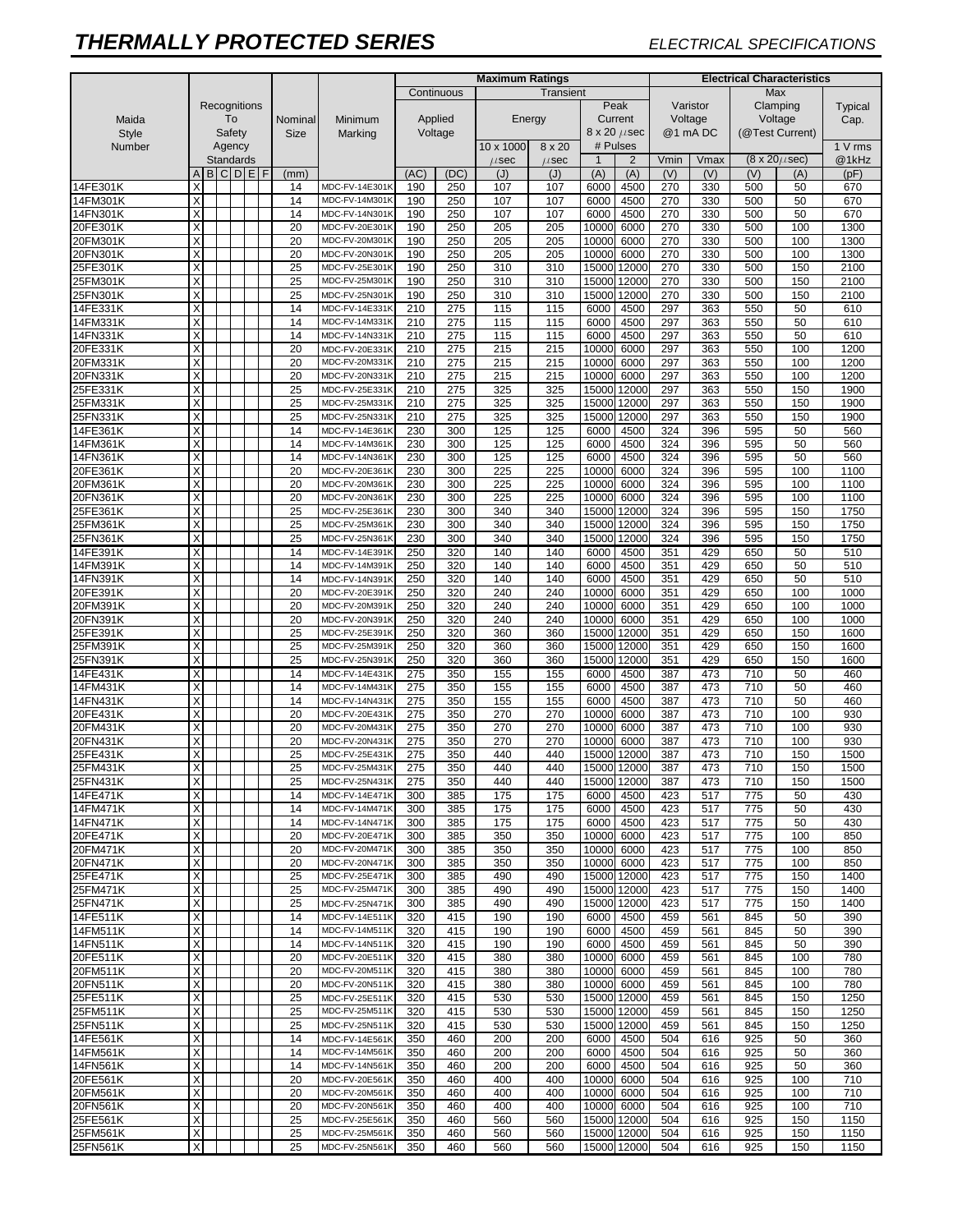|                      |                         |              |           |  |              |                 |                                  | <b>Maximum Ratings</b> |            |            |            |                            |               | <b>Electrical Characteristics</b> |              |                 |                          |             |  |  |
|----------------------|-------------------------|--------------|-----------|--|--------------|-----------------|----------------------------------|------------------------|------------|------------|------------|----------------------------|---------------|-----------------------------------|--------------|-----------------|--------------------------|-------------|--|--|
|                      |                         |              |           |  |              |                 |                                  |                        | Continuous |            | Transient  |                            |               |                                   |              | Max             |                          |             |  |  |
| Maida                |                         | Recognitions |           |  |              | Nominal         | Minimum                          |                        |            |            |            | Peak                       |               |                                   | Varistor     |                 | Clamping                 | Typical     |  |  |
|                      |                         |              | To        |  |              |                 |                                  |                        | Applied    |            | Energy     | Current                    |               | Voltage                           |              | Voltage         |                          | Cap.        |  |  |
| <b>Style</b>         |                         |              | Safety    |  |              | <b>Size</b>     | Marking                          |                        | Voltage    |            |            | $8 \times 20 \ \mu sec$    |               |                                   | @1 mA DC     | (@Test Current) |                          |             |  |  |
| Number               |                         |              | Agency    |  |              |                 |                                  |                        |            | 10 x 1000  | 8 x 20     | # Pulses                   |               |                                   |              |                 |                          | 1 V rms     |  |  |
|                      |                         |              | Standards |  |              |                 |                                  |                        |            | $\mu$ sec  | $\mu$ sec  | $\overline{1}$             | 2             | Vmin                              | Vmax         |                 | $(8 \times 20 \mu \sec)$ | @1kHz       |  |  |
|                      | A                       |              |           |  | <b>BCDEF</b> | (mm)            |                                  | (AC)                   | (DC)       | (J)        | (J)        | (A)                        | (A)           | (V)                               | (V)          | (V)             | (A)                      | (pF)        |  |  |
| 14FE621K             |                         |              |           |  |              | 14              | MDC-FV-14E621K                   | 385                    | 505        | 210        | 210        | 6000                       | 4500          | 558                               | 682          | 1025            | 50                       | 320         |  |  |
| 14FM621K             | Χ                       |              |           |  |              | 14              | MDC-FV-14M621K                   | 385                    | 505        | 210        | 210        | 6000                       | 4500          | 558                               | 682          | 1025            | 50                       | 320         |  |  |
| 14FN621K             | X                       |              |           |  |              | 14              | MDC-FV-14N621K                   | 385                    | 505        | 210        | 210        | 6000                       | 4500          | 558                               | 682          | 1025            | 50                       | 320         |  |  |
| 20FE621K             | X                       |              |           |  |              | 20              | MDC-FV-20E621K                   | 385                    | 505        | 425        | 425        | 10000                      | 6000          | 558                               | 682          | 1025            | 100                      | 650         |  |  |
| 20FM621K             | X<br>X                  |              |           |  |              | 20              | MDC-FV-20M621K                   | 385                    | 505        | 425        | 425        | 10000                      | 6000          | 558                               | 682          | 1025            | 100                      | 650         |  |  |
| 20FN621K<br>25FE621K | X                       |              |           |  |              | 20<br>25        | MDC-FV-20N621k<br>MDC-FV-25E621K | 385<br>385             | 505<br>505 | 425<br>590 | 425<br>590 | 10000<br>15000             | 6000<br>12000 | 558<br>558                        | 682<br>682   | 1025<br>1025    | 100<br>150               | 650<br>1050 |  |  |
| 25FM621K             | $\overline{X}$          |              |           |  |              | 25              | MDC-FV-25M621K                   | 385                    | 505        | 590        | 590        | 15000                      | 12000         | 558                               | 682          | 1025            | 150                      | 1050        |  |  |
| 25FN621K             | Χ                       |              |           |  |              | 25              | MDC-FV-25N621K                   | 385                    | 505        | 590        | 590        | 15000                      | 12000         | 558                               | 682          | 1025            | 150                      | 1050        |  |  |
| 14FE681K             | X                       |              |           |  |              | 14              | MDC-FV-14E681K                   | 420                    | 560        | 220        | 220        | 6000                       | 4500          | 612                               | 748          | 1120            | 50                       | 290         |  |  |
| 14FM681K             | X                       |              |           |  |              | 14              | MDC-FV-14M681K                   | 420                    | 560        | 220        | 220        | 6000                       | 4500          | 612                               | 748          | 1120            | 50                       | 290         |  |  |
| 14FN681K             | X                       |              |           |  |              | 14              | MDC-FV-14N681K                   | 420                    | 560        | 220        | 220        | 6000                       | 4500          | 612                               | 748          | 1120            | 50                       | 290         |  |  |
| 20FE681K             | X                       |              |           |  |              | 20              | MDC-FV-20E681K                   | 420                    | 560        | 455        | 455        | 10000                      | 6000          | 612                               | 748          | 1120            | 100                      | 600         |  |  |
| 20FM681K             | $\overline{\mathsf{x}}$ |              |           |  |              | 20              | MDC-FV-20M681K                   | 420                    | 560        | 455        | 455        | 10000                      | 6000          | 612                               | 748          | 1120            | 100                      | 600         |  |  |
| 20FN681K             | X                       |              |           |  |              | 20              | MDC-FV-20N681k                   | 420                    | 560        | 455        | 455        | 10000                      | 6000          | 612                               | 748          | 1120            | 100                      | 600         |  |  |
| 25FE681K             | X                       |              |           |  |              | 25              | MDC-FV-25E681K                   | 420                    | 560        | 620        | 620        | 15000                      | 12000         | 612                               | 748          | 1120            | 150                      | 950         |  |  |
| 25FM681K             | X                       |              |           |  |              | 25              | MDC-FV-25M681K                   | 420                    | 560        | 620        | 620        | 15000                      | 12000         | 612                               | 748          | 1120            | 150                      | 950         |  |  |
| 25FN681K             | X                       |              |           |  |              | 25              | MDC-FV-25N681K                   | 420                    | 560        | 620        | 620        | 15000                      | 12000         | 612                               | 748          | 1120            | 150                      | 950         |  |  |
| 14FE751K             |                         |              |           |  |              | 14              | MDC-FV-14E751K                   | 460                    | 615        | 225        | 225        | 6000                       | 4500          | 675                               | 825          | 1240            | 50                       | 270         |  |  |
| 14FM751K             |                         |              |           |  |              | 14              | MDC-FV-14M751K                   | 460                    | 615        | 225        | 225        | 6000                       | 4500          | 675                               | 825          | 1240            | 50                       | 270         |  |  |
| 14FN751K             |                         |              |           |  |              | 14              | MDC-FV-14N751K                   | 460                    | 615        | 225        | 225        | 6000                       | 4500          | 675                               | 825          | 1240            | 50                       | 270         |  |  |
| 20FE751K             |                         |              |           |  |              | 20              | MDC-FV-20E751K                   | 460                    | 615        | 455        | 455        | 10000                      | 6000          | 675                               | 825          | 1240            | 100                      | 530         |  |  |
| 20FM751K             |                         |              |           |  |              | 20              | MDC-FV-20M751K                   | 460                    | 615        | 455        | 455        | 10000                      | 6000          | 675                               | 825          | 1240            | 100                      | 530         |  |  |
| 20FN751K             |                         |              |           |  |              | 20              | MDC-FV-20N751K                   | 460                    | 615        | 455        | 455        | 10000                      | 6000          | 675                               | 825          | 1240            | 100                      | 530         |  |  |
| 25FE751K             |                         |              |           |  |              | 25              | MDC-FV-25E751K                   | 460                    | 615        | 630        | 630        | 15000                      | 12000         | 675                               | 825          | 1240            | 150                      | 850         |  |  |
| 25FM751K             |                         |              |           |  |              | 25              | MDC-FV-25M751K                   | 460                    | 615        | 630        | 630        | 15000                      | 12000         | 675                               | 825          | 1240            | 150                      | 850         |  |  |
| 25FN751K             |                         |              |           |  |              | 25              | MDC-FV-25N751K                   | 460                    | 615        | 630        | 630        | 15000                      | 12000         | 675                               | 825          | 1240            | 150                      | 850         |  |  |
| 14FE781K<br>14FM781K |                         |              |           |  |              | 14<br>14        | MDC-FV-14E781K<br>MDC-FV-14M781K | 485<br>485             | 640<br>640 | 240<br>240 | 240<br>240 | 6000<br>6000               | 4500<br>4500  | 702<br>702                        | 858<br>858   | 1290<br>1290    | 50<br>50                 | 260<br>260  |  |  |
| 14FN781K             |                         |              |           |  |              | 14              | MDC-FV-14N781K                   | 485                    | 640        | 240        | 240        | 6000                       | 4500          | 702                               | 858          | 1290            | 50                       | 260         |  |  |
| 20FE781K             |                         |              |           |  |              | 20              | MDC-FV-20E781K                   | 485                    | 640        | 455        | 455        | 10000                      | 6000          | 702                               | 858          | 1290            | 100                      | 510         |  |  |
| 20FM781K             |                         |              |           |  |              | 20              | MDC-FV-20M781K                   | 485                    | 640        | 455        | 455        | 10000                      | 6000          | 702                               | 858          | 1290            | 100                      | 510         |  |  |
| 20FN781K             |                         |              |           |  |              | 20              | MDC-FV-20N781K                   | 485                    | 640        | 455        | 455        | 10000                      | 6000          | 702                               | 858          | 1290            | 100                      | 510         |  |  |
| 25FE781K             |                         |              |           |  |              | 25              | MDC-FV-25E781K                   | 485                    | 640        | 675        | 675        | 15000                      | 12000         | 702                               | 858          | 1290            | 150                      | 800         |  |  |
| 25FM781K             |                         |              |           |  |              | 25              | MDC-FV-25M781K                   | 485                    | 640        | 675        | 675        | 15000                      | 12000         | 702                               | 858          | 1290            | 150                      | 800         |  |  |
| 25FN781K             |                         |              |           |  |              | 25              | MDC-FV-25N781K                   | 485                    | 640        | 675        | 675        | 15000                      | 12000         | 702                               | 858          | 1290            | 150                      | 800         |  |  |
| 14FE821K             |                         |              |           |  |              | 14              | MDC-FV-14E821K                   | 510                    | 670        | 245        | 245        | 6000                       | 4500          | 738                               | 902          | 1355            | 50                       | 240         |  |  |
| 14FM821K             |                         |              |           |  |              | 14              | MDC-FV-14M821K                   | 510                    | 670        | 245        | 245        | 6000                       | 4500          | 738                               | 902          | 1355            | 50                       | 240         |  |  |
| 14FN821K             |                         |              |           |  |              | 14              | MDC-FV-14N821K                   | 510                    | 670        | 245        | 245        | 6000                       | 4500          | 738                               | 902          | 1355            | 50                       | 240         |  |  |
| 20FE821K             |                         |              |           |  |              | 20              | MDC-FV-20E821K                   | 510                    | 670        | 475        | 475        | 10000                      | 6000          | 738                               | 902          | 1355            | 100                      | 500         |  |  |
| 20FM821K             |                         |              |           |  |              | 20              | MDC-FV-20M821K                   | 510                    | 670        | 475        | 475        | 10000                      | 6000          | 738                               | 902          | 1355            | 100                      | 500         |  |  |
| 20FN821K             |                         |              |           |  |              | 20              | MDC-FV-20N821K                   | 510                    | 670        | 475        | 475        | 10000                      | 6000          | 738                               | 902          | 1355            | 100                      | 500         |  |  |
| 25FE821K             |                         |              |           |  |              | 25              | MDC-FV-25E821K                   | 510                    | 670        | 690        | 690        | 15000                      | 12000         | 738                               | 902          | 1355            | 150                      | 750         |  |  |
| 25FM821K             |                         |              |           |  |              | $\overline{25}$ | MDC-FV-25M821K                   | 510                    | 670        | 690        | 690        | 15000 12000                |               | 738                               | 902          | 1355            | 150                      | 750         |  |  |
| 25FN821K             |                         |              |           |  |              | 25              | MDC-FV-25N821K                   | 510                    | 670        | 690        | 690        | 15000 12000                |               | 738                               | 902          | 1355            | 150                      | 750         |  |  |
| 14FE911K             |                         |              |           |  |              | 14              | MDC-FV-14E911K                   | 550                    | 745        | 255        | 255        | 6000                       | 4500          | 819                               | 1001         | 1500            | 50                       | 220         |  |  |
| 14FM911K             |                         |              |           |  |              | 14              | MDC-FV-14M911K                   | 550                    | 745        | 255        | 255        | 6000                       | 4500          | 819                               | 1001         | 1500            | 50                       | 220         |  |  |
| 14FN911K             |                         |              |           |  |              | 14              | MDC-FV-14N911K                   | 550                    | 745        | 255        | 255        | 6000                       | 4500          | 819                               | 1001         | 1500            | 50                       | 220         |  |  |
| 20FE911K<br>20FM911K |                         |              |           |  |              | 20<br>20        | MDC-FV-20E911K<br>MDC-FV-20M911K | 550<br>550             | 745<br>745 | 500<br>500 | 500<br>500 | 10000<br>10000             | 6000<br>6000  | 819<br>819                        | 1001<br>1001 | 1500<br>1500    | 100<br>100               | 440<br>440  |  |  |
| 20FN911K             |                         |              |           |  |              | 20              | MDC-FV-20N911K                   | 550                    | 745        | 500        | 500        | 10000                      | 6000          | 819                               | 1001         | 1500            | 100                      | 440         |  |  |
| 25FE911K             |                         |              |           |  |              | 25              | MDC-FV-25E911K                   | 550                    | 745        | 715        | 715        | 15000 12000                |               | 819                               | 1001         | 1500            | 150                      | 700         |  |  |
| 25FM911K             |                         |              |           |  |              | 25              | MDC-FV-25M911K                   | 550                    | 745        | 715        | 715        | 15000 12000                |               | 819                               | 1001         | 1500            | 150                      | 700         |  |  |
| 25FN911K             |                         |              |           |  |              | 25              | MDC-FV-25N911K                   | 550                    | 745        | 715        | 715        | 15000 12000                |               | 819                               | 1001         | 1500            | 150                      | 700         |  |  |
| 14FE102K             |                         |              |           |  |              | 14              | MDC-FV-14E102K                   | 625                    | 825        | 280        | 280        | 6000                       | 4500          | 900                               | 1100         | 1650            | 50                       | 200         |  |  |
| 14FM102K             |                         |              |           |  |              | 14              | MDC-FV-14M102K                   | 625                    | 825        | 280        | 280        | 6000                       | 4500          | 900                               | 1100         | 1650            | 50                       | 200         |  |  |
| 14FN102K             |                         |              |           |  |              | 14              | MDC-FV-14N102K                   | 625                    | 825        | 280        | 280        | 6000                       | 4500          | 900                               | 1100         | 1650            | 50                       | 200         |  |  |
| 20FE102K             |                         |              |           |  |              | 20              | MDC-FV-20E102K                   | 625                    | 825        | 560        | 560        | 10000                      | 6000          | 900                               | 1100         | 1650            | 100                      | 400         |  |  |
| 20FM102K             |                         |              |           |  |              | 20              | MDC-FV-20M102K                   | 625                    | 825        | 560        | 560        | 10000                      | 6000          | 900                               | 1100         | 1650            | 100                      | 400         |  |  |
| 20FN102K             |                         |              |           |  |              | 20              | MDC-FV-20N102K                   | 625                    | 825        | 560        | 560        | 10000                      | 6000          | 900                               | 1100         | 1650            | 100                      | 400         |  |  |
| 25FE102K             |                         |              |           |  |              | 25              | MDC-FV-25E102K                   | 625                    | 825        | 750        | 750        | 15000 12000                |               | 900                               | 1100         | 1650            | 150                      | 650         |  |  |
| 25FM102K             |                         |              |           |  |              | 25              | MDC-FV-25M102K                   | 625                    | 825        | 750        | 750        | 15000 12000                |               | 900                               | 1100         | 1650            | 150                      | 650         |  |  |
| 25FN102K             |                         |              |           |  |              | 25              | MDC-FV-25N102K                   | 625                    | 825        | 750        | 750        | 15000 12000                |               | 900                               | 1100         | 1650            | 150                      | 650         |  |  |
| 14FE112K             |                         |              |           |  |              | 14              | MDC-FV-14E112K                   | 680                    | 895        | 310        | 310        | 6000                       | 4500          | 990                               | 1210         | 1815            | 50                       | 180         |  |  |
| 14FM112K             |                         |              |           |  |              | 14              | MDC-FV-14M112K                   | 680                    | 895        | 310        | 310        | 6000                       | 4500          | 990                               | 1210         | 1815            | 50                       | 180         |  |  |
| 14FN112K             |                         |              |           |  |              | 14              | MDC-FV-14N112K                   | 680                    | 895        | 310        | 310        | 6000                       | 4500          | 990                               | 1210         | 1815            | 50                       | 180         |  |  |
| 20FE112K             |                         |              |           |  |              | 20              | MDC-FV-20E112K                   | 680                    | 895        | 610        | 610        | 10000                      | 6000          | 990                               | 1210         | 1815            | 100                      | 360         |  |  |
| 20FM112K             |                         |              |           |  |              | 20              | MDC-FV-20M112K                   | 680                    | 895        | 610        | 610        | 10000                      | 6000          | 990                               | 1210         | 1815            | 100                      | 360         |  |  |
| 20FN112K             |                         |              |           |  |              | 20<br>25        | MDC-FV-20N112K                   | 680<br>680             | 895<br>895 | 610<br>780 | 610<br>780 | 10000                      | 6000          | 990<br>990                        | 1210<br>1210 | 1815<br>1815    | 100<br>150               | 360<br>600  |  |  |
| 25FE112K<br>25FM112K |                         |              |           |  |              | 25              | MDC-FV-25E112K<br>MDC-FV-25M112K | 680                    | 895        | 780        | 780        | 15000 12000<br>15000 12000 |               | 990                               | 1210         | 1815            | 150                      | 600         |  |  |
| 25FN112K             |                         |              |           |  |              | 25              | MDC-FV-25N112K                   | 680                    | 895        | 780        | 780        | 15000 12000                |               | 990                               | 1210         | 1815            | 150                      | 600         |  |  |
|                      |                         |              |           |  |              |                 |                                  |                        |            |            |            |                            |               |                                   |              |                 |                          |             |  |  |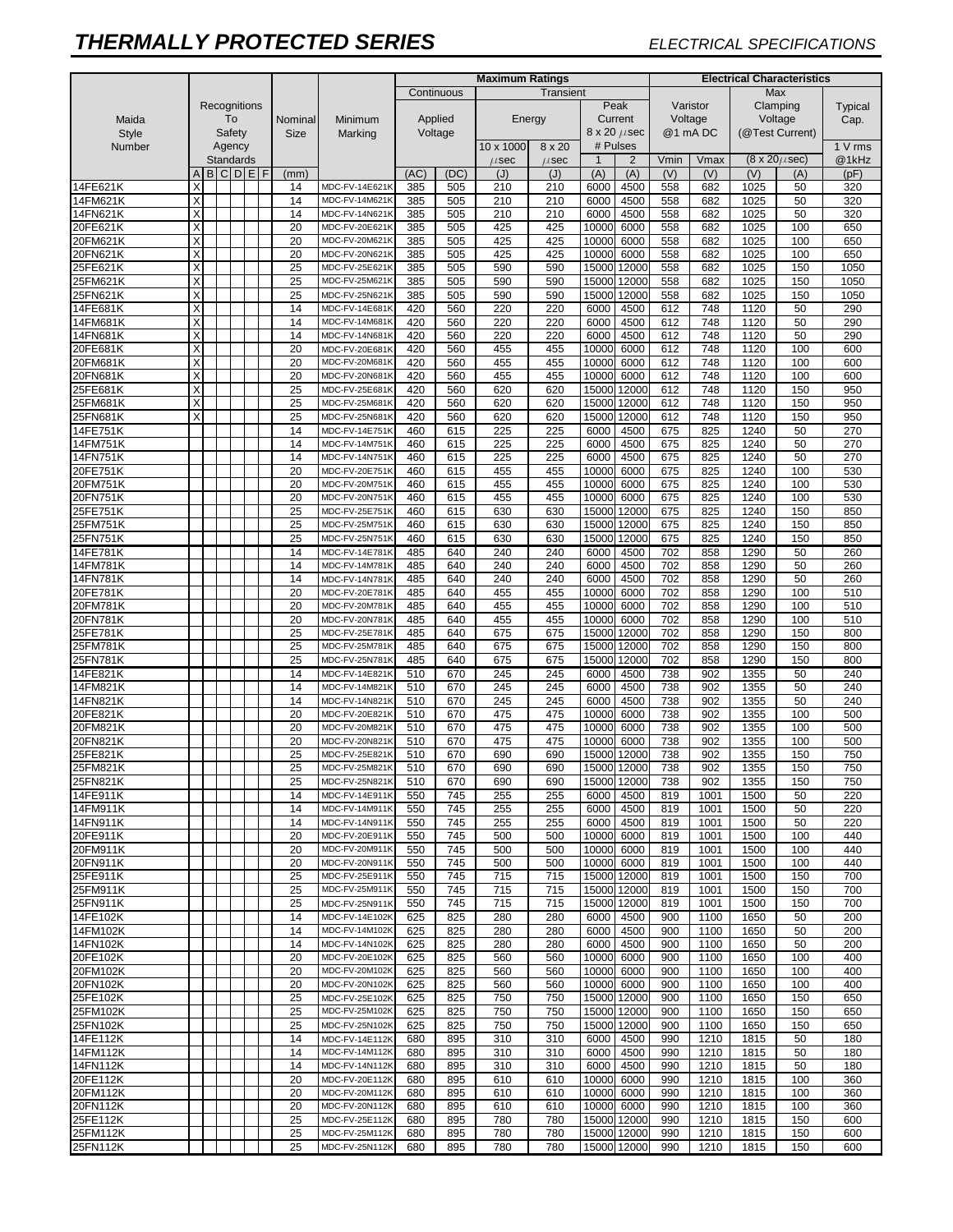|          |              |                  |             |         |         |                         |                       |        | <b>Maximum Ratings</b>  |           |           |            |                 |              | <b>Electrical Characteristics</b> |                          |     |       |  |  |
|----------|--------------|------------------|-------------|---------|---------|-------------------------|-----------------------|--------|-------------------------|-----------|-----------|------------|-----------------|--------------|-----------------------------------|--------------------------|-----|-------|--|--|
|          |              |                  |             |         |         | Continuous<br>Transient |                       |        |                         |           |           |            |                 | Max          |                                   |                          |     |       |  |  |
|          | Recognitions |                  |             |         |         |                         |                       |        | Peak                    |           |           | Varistor   | Clamping        |              | Typical                           |                          |     |       |  |  |
| Maida    | To           |                  | Nominal     | Minimum | Applied |                         | Energy                |        | Current                 |           | Voltage   |            | Voltage         |              | Cap.                              |                          |     |       |  |  |
| Style    | Safety       |                  | <b>Size</b> | Marking | Voltage |                         |                       |        | $8 \times 20 \ \mu sec$ |           | @1 mA DC  |            | (@Test Current) |              |                                   |                          |     |       |  |  |
| Number   | Agency       |                  |             |         |         |                         | 10 x 1000             | 8 x 20 | # Pulses                |           |           |            |                 |              | I V rms                           |                          |     |       |  |  |
|          |              | <b>Standards</b> |             |         |         |                         |                       |        |                         | $\mu$ sec | $\mu$ sec |            | 2               | Vmin<br>Vmax |                                   | $(8 \times 20 \mu \sec)$ |     | @1kHz |  |  |
|          |              | ABCDEF           |             |         |         | (mm)                    |                       | (AC)   | (DC)                    | (J)       | (J)       | (A)        | (A)             | (V)          | (V)                               | (V)                      | (A) | (pF)  |  |  |
| 14FE122K |              |                  |             |         |         | 14                      | <b>MDC-FV-14E122K</b> | 750    | 990                     | 310       | 310       | 6000       | 4500            | 1080         | 1320                              | 1980                     | 50  | 150   |  |  |
| 14FM122K |              |                  |             |         |         | 14                      | MDC-FV-14M122K        | 750    | 990                     | 310       | 310       | 6000       | 4500            | 1080         | 1320                              | 1980                     | 50  | 150   |  |  |
| 14FN122K |              |                  |             |         |         | 14                      | <b>MDC-FV-14N122K</b> | 750    | 990                     | 310       | 310       | 6000       | 4500            | 1080         | 1320                              | 1980                     | 50  | 150   |  |  |
| 20FE122K |              |                  |             |         |         | 20                      | MDC-FV-20E122K        | 750    | 990                     | 650       | 650       | 10000      | 6000            | 1080         | 1320                              | 1980                     | 100 | 320   |  |  |
| 20FM122K |              |                  |             |         |         | 20                      | MDC-FV-20M122K        | 750    | 990                     | 650       | 650       | 10000      | 6000            | 1080         | 1320                              | 1980                     | 100 | 320   |  |  |
| 20FN122K |              |                  |             |         |         | 20                      | MDC-FV-20N122K        | 750    | 990                     | 650       | 650       | 10000 6000 |                 | 1080         | 1320                              | 1980                     | 100 | 320   |  |  |
| 25FE122K |              |                  |             |         |         | 25                      | <b>MDC-FV-25E122K</b> | 750    | 990                     | 840       | 840       |            | 15000 12000     | 1080         | 1320                              | 1980                     | 150 | 550   |  |  |
| 25FM122K |              |                  |             |         |         | 25                      | MDC-FV-25M122K        | 750    | 990                     | 840       | 840       |            | 15000 12000     | 1080         | 1320                              | 1980                     | 150 | 550   |  |  |
| 25FN122K |              |                  |             |         |         | 25                      | MDC-FV-25N122K        | 750    | 990                     | 840       | 840       |            | 15000 12000     | 1080         | 1320                              | 1980                     | 150 | 550   |  |  |

A = UL1449 D = VDE  $B = cUL$   $E = DEMKO$ 

 $C = CSA$  F =